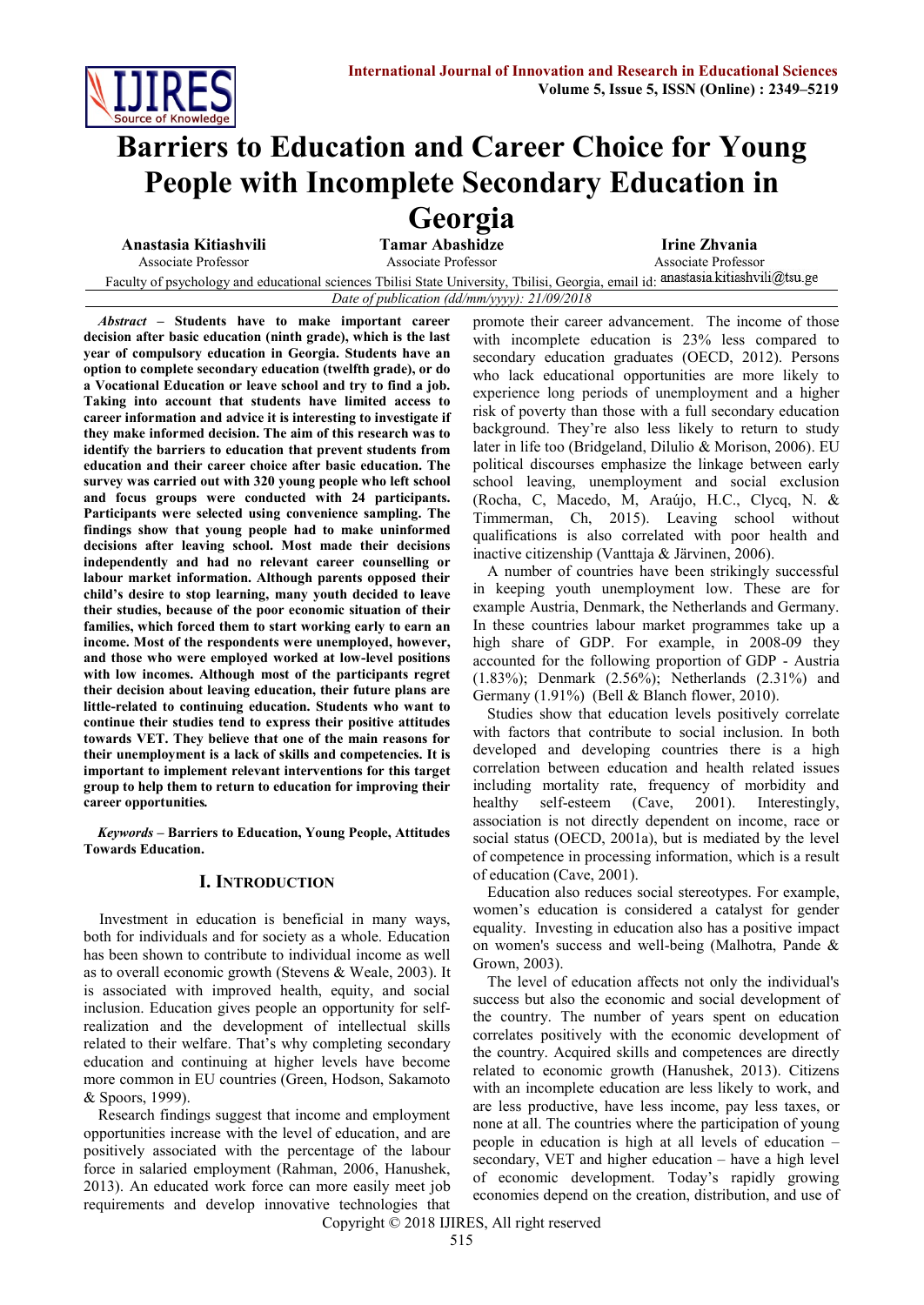

knowledge that requires educated and skilled labour. In the developing world, the economic situation often forces young people to leave their studies and search for a job at early age. Accordingly, their contribution to the economic and social development of the country is reduced (Hanushek, 2013).

Education is a social act too  $-$  it promotes human capital development, the establishment of trust and tolerance between people, and the formation of social norms and values. It defines three important components of social capital: the establishment of trust, the development of social networks, and the formation of acts and behaviour that encourage inclusion in society (Balatti & Falk, 2002; Schuller, Bynner, Gree., Blackwell, Hammond, Preston., & Gough, 2001) Finally, education promotes citizens' participation in democratic institutions and politics (Dee, 2003; Milligan, Moretti & Oreopoulos, 2004).

In all countries, secondary education is acknowledged as an agent for nation building and social cohesion (Buckland, 2005). If well planned, secondary education has the potential to offer an environment where adolescents can gain the economic and social skills and knowledge as well as develop the necessary competences to avoid risky behavior and follow a more healthy life (UNESCO, 2010; World Bank, 2005b).

Research, that was conducted about the meaning that youths attribute to attending secondary education, shows that youths describe it as an important space for the full constitution and consolidation of life. None of the youths reported not to like to attend such a formal education environment (Tomazetti & Schlickmann, 2016).

*Barriers to Education and Decision-Making processes*

The decision to leave school is a process that lasts from one to three years, until the student actually drops out (Allensworth, 2005; Neild & Balfanz, 2006). It is known that students with a risk of leaving education are often influenced by certain socio-economic factors as well as their academic achievement. These factors constitute barriers to education for young people (Kilpatrick & Abbott-Chapman, 2002).

Socio-economic status is a complex phenomenon. It includes such factors as the education level of parents, family income (Williams, Long, Carpenter & Hayden, 1993), ethnic identity such as minorities, gender, etc.

One of the most important risk factors for leaving education is a low academic performance, which leads to low scores, missed lessons and difficulties acquiring the understanding of subjects (Roderick, 1994; Allensworth, 2005; Rumberger, 1973). Students who encounter difficulties with the curriculum leave earlier. This also includes persons with disabilities and ethnic minorities.

In addition, impact of being overage for grade during adolescence may explain a large proportion of the higher dropout rates among retained youth (Roderick, 1994).

Thus, education barriers are diverse. One of the wellknown models that describes these barriers is a Cross model (Cross, 1992) that distinguishes three types of barriers: situational, institutional and dispositional.

Situational barriers include a lack of time, the extent of family responsibilities, transportation problems, etc. Institutional barriers include accessibility (distance, structural issues, etc.) to educational institutions, procedu- -ral issues and information lacuna on programs and procedures.

Dispositional barriers are related to attitudes, often negative, towards education, when education is considered to be an undesirable and unnecessary activity; it also includes low self-esteem by students. Thus, a student can have some control over dispositional barriers (Cross, 1992), while institutional and situational barriers are less subject to their control.

Students at risk of leaving school too soon often face such dispositional barriers as less involvement in school life, less interest in subjects, learning difficulties, and less motivation to attend lessons. They often think that parents and teachers have no expectations for them and their parents are often less likely to be interested in their education; teachers are also less motivated to teach them (Bridgel and et al., 2006). Situational barriers for rural students include fewer and smaller schools, with a less diverse curriculum. Students often have limited information on educational opportunities. (Abbott-Chapman & Kilpatrick, 2001; Kilpatrick & Abbott-Chapman, 2002).

*The Context of Georgia*

According to the Education Management System of Georgia (EMIS) data in 2015-16 academic year about 7880 pupils (3245 girls and 4635 boys) left the school at the grades of 9-12, that is about 6.9% of pupils of this age group; about 8252 pupils (3178 girls and 5074 boys) left the school in 2016-17 academic year that is about 7.4% of this age group.

According to recent data 9.4% aged 15-29 stopped studying in any of the educational institutions (general, vocational, higher educational institutions), and 4.3% left school (Geostat, 2016; UNICEF, 2013). Most youth who left education - 27% - cited financial problems for continuing, 9% mentioned family conditions, and 19% stopped for reasons of pregnancy (Generation in the Transition Period, Youth Study 2016 - Georgia, 2016). Thus the main barriers are situational.

Most youth (66.9%) have sufficient information about how to enrol in educational institutions and the curricula offered, however 17.7% are not informed (Geostat, 2016). *Problem of Research*

The research literature widely recognises the importance of education in increasing likelihood for young people to enter and remain in labour market and enjoy opportunities for a higher quality of life. There is a lack of research in Georgia on how informed decision make young people about leaving school after the ninth grade, which is the last year of obligatory education. Similarly, there is a lack of information on motives and needs of young people to quite education, which is essential for policy planning and strategies to improve access to continues education or entering into labour market. The aim of this research was to identify the barriers to education and career choice of young students after basic education. Systematic research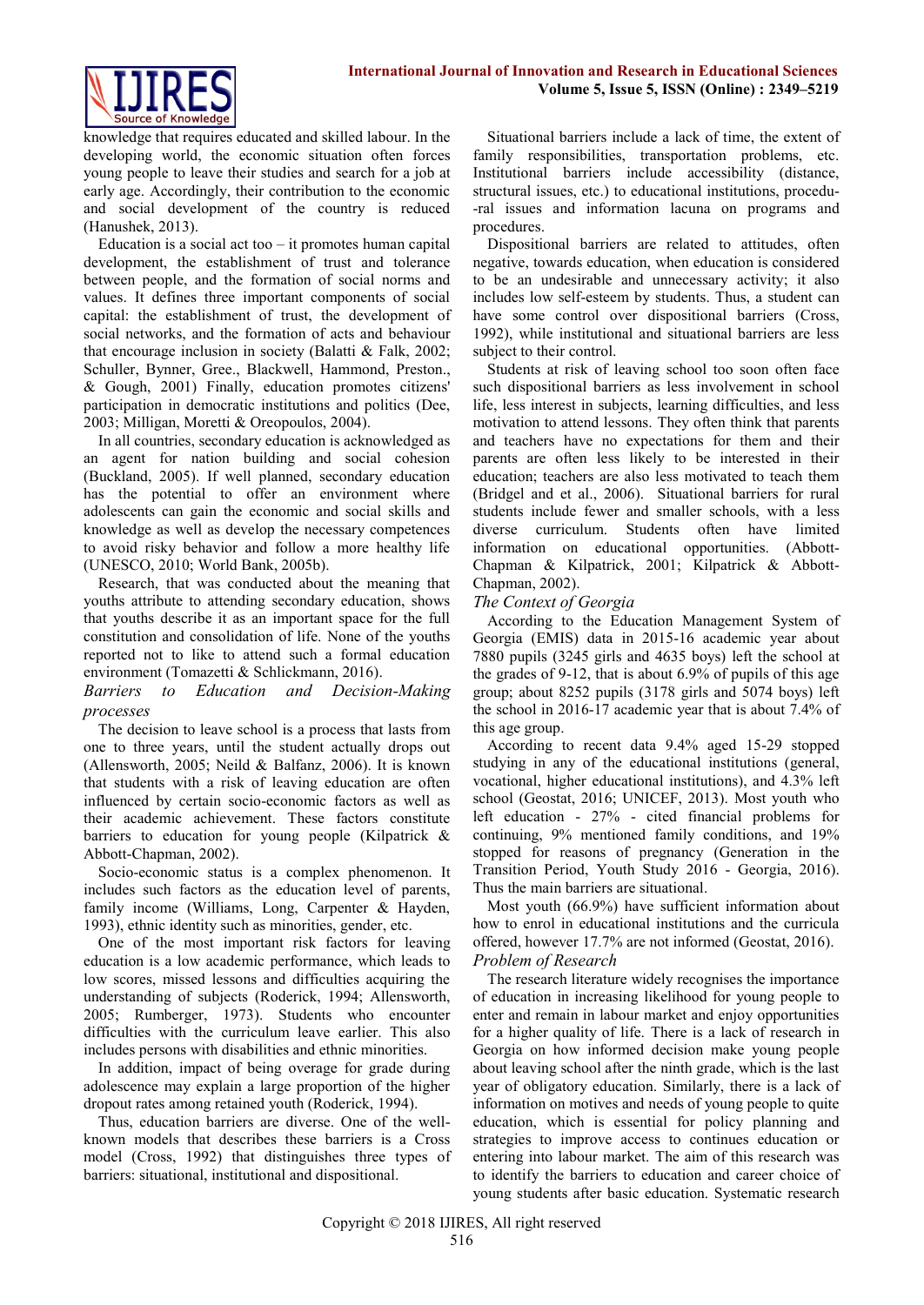

is necessary for developing an evidence-based education policy for youth without basic education.

The main research questions were:

- 1. What are the main barriers to education and causes for young people for leaving education?
- 2. What are attitudes of young people towards education: General and Higher education, Vocational Education and Training (VET)?
- 3. What are the employment status of respondents and main employment-related difficulties?
- 4. What are the future career plan of the students?

# **II. METHOD**

For data collection, a survey was carried out with youth. Researchers interviewed 320 respondents at home for face-to-face interviews. The survey interviews continued about 20-25 minutes. Before started the interview every potential participant was given an explanation of all salient features of the research as well as the opportunity to decline to participate in the research.

Three focus groups were conducted, involving a total of 24 young people. Focus groups continued about 75 minutes.

# *Research Sample*

Both self-administered survey and focus groups were conducted in April-June 2016 in Tbilisi in compliance with ethical norms. Survey was conducted, with the participation of 320 young people who had already left education after the ninth grade. Respondents included 200 males and 120 females, with an average age of 21 (*SD* = 3.68; minimum-17, maximum. - 29). Respondents were selected using accessible sampling.

During the survey, three focus groups were conducted, involving a total of 24 participants. Informants included 12 males and 12 females, with an average age of 20 (*SD* = 3; min.-17, max. - 29).

Respondents were selected according to the following criteria: 1) age: 15-29 2) at least one full year had passed since leaving education; 3) had not attended any educational institution after leaving the ninth grade.

# *Instrument and Procedures*

The survey used a targeted questionnaire with closedended questions and some open-ended ones. The questionnaire contained 25 variables that was divided into 4 broad sections: demographics/ family situation; reasons for leaving school and barriers to education; education and employment related issues. The questionnaire was piloted with a sample size of 25 persons.

The guidebook used in the focus groups included 10 questions concerning the termination of learning, evaluation of their decision, their attitudes towards the importance of education and their future plans.

## *Instrument and Procedures*

The survey was conducted using a targeted questionnaire; the guidebook used in the focus groups included 10 questions concerning the termination of learning, evaluation of their decision, their attitudes towards the importance of education and their future plans. *Data Analysis*

Quantitative data was analysed using SPSS 23. The data were interned in SPSS and verified for accuracy and missing values. Descriptive statistics were tabulated for each of the respondent-type variables. Focus group data was analysed using content analysis.

# **III. RESULTS**

## *Reasons for Leaving Education*

The large majority of respondents (84%) said that they had to quit their education due to family reasons and/or to start to work. Only 6% of respondents stopped studying after ninth grade to attend VET, but then they changed their plans and did not continue studying. A smaller group (4%) indicated that they quit because they no longer wanted to learn. There were other various reasons (6%) such as marriage, living in a conflict zone, and peer pressure.

Almost all respondents (93%) say that they independently made their decision to terminate their studies. A small percentage stated that their decision was made with others (parent, boyfriend, school psychologist) (see Figure 1).



Fig. 1. Decision to leave education.

It appeared that students started considering leaving education much earlier, already in seventh grade, while the final decision was made at the end of the eighth or ninth grade. Despite the fact that most of the respondents decided independently to terminate their studies, most of them - 62.3% -thought they made a mistake and regretted their decision. However, 36.5% express the opposite opinion, and still believe they made a correct and relevant decision (see Figure 2).



Fig. 2. Evaluation of decision to quit education.

# *Attitudes towards Education*

Attitudes towards education are sometimes the motivator for education and reflected in future behaviour.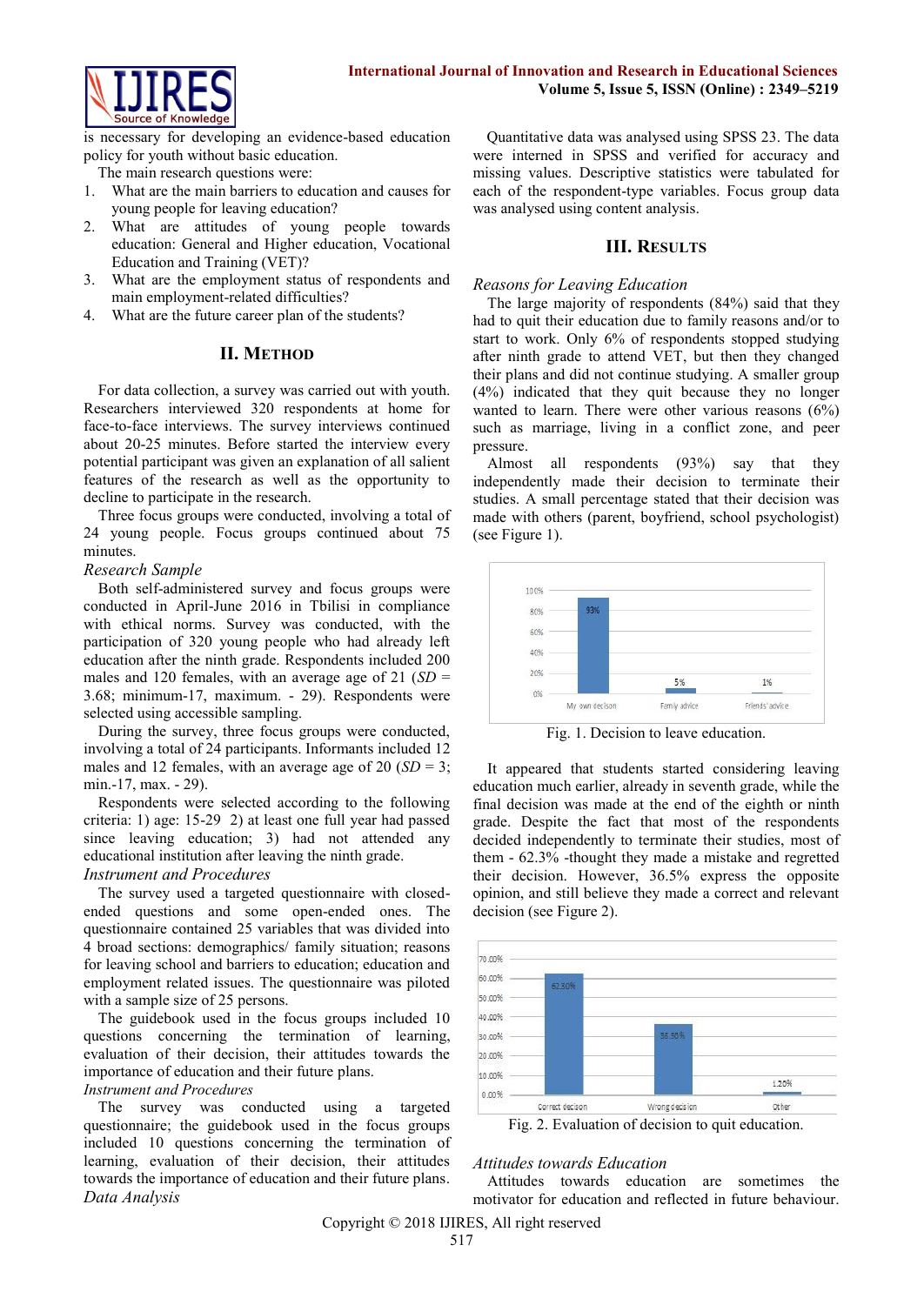To understand young people's attitudes towards different steps of education - general, professional and higher we explored the subject. Respondents generally have a positive attitude towards education, the most positive attitude being towards VET, then higher education. The attitudes towards secondary education were "neutral" or "slightly positive".

Majority had a positive attitude towards vocational education (75%) or a neutral attitude 21.8%); for higher education 68.2% had a positive attitude and 27.5% had a neutral attitude; towards secondary education only 28.8% had a positive attitude and almost half of respondents (48.6%) had a neutral attitude. A small number of respondents had a negative attitude towards the various levels of education, but mostly towards secondary education (22.60%) (see Figure 3).



Fig. 3. Attitudes towards secondary, Vocational education and training and higher education.

Although most of the participants in the survey regret their decision about leaving education, their future plans are little-related to continuing education. Asking whether they intend to continue their studies in the future, nearly half of the survey participants (45.6%) responded negatively. However, 31.9% of respondents plan to continue their studies, mostly in vocational education. A small percentage of respondents planned to participate in different types of training (2.5%) or higher education (5.6%) (see Figure 4).



Fig. 4. Intention to continue education.

## *Barriers to Ccontinuing Education*

It was important to identify barriers that prevent young people from pursuing their studies. This issue is important in cases where students regretted abandoning their studies.

The main barrier was a perceived need to start work (83.1%). Most of these youth believed that work and study cannot be carried out simultaneously, and they chose to work. A small number of respondents thought it is too late for them to continue their studies, or were not interested in continuing (see Figure 5).



Fig. 5. Barriers to continuing education.

Young people who wish to continue their studies are slightly older  $(M = 22.38; SD = 3.87; Min.-18, Max.-29)$ , than those who do not want to continue their studies  $(M =$ 21.78; *SD* = 2.54; Min.-18, Max.-29). Absolute majority of the members who want to continue their studies are man (92.7%), some part are employed - 27.9%. Majority of them asses family's economic situation as average (70.9%); Part as a short-handed (16.3%), only a small portion (12.8%) as wealthy.

Young students who wanted to continue their studies were much more likely to regret dropping out from school (64%) than those young people who do not plan to continue (6%) (Chi-square = 8.384; P <.05). Those who wanted to continue their studies had the most positive attitudes towards VET  $(M = 4.14; SD = .66)$ , then towards higher education ( $M = 4$ ;  $SD = 0.5$ ;  $X2 = 8.384$ ;  $P < .05$ ).

# *Employment Related Issues*

Most participants left their education to start work. Thus it was important to investigate how they managed to solve problems related to employment after leaving the study, in particular, if they started working, what fields they were employed in and how satisfied they were with work.

The survey showed that 65.6% are unemployed and still looking for work. Only 34.4% managed to get a job, usually poorly-paid: construction or other worker, driver, salesperson, security guard, cleaner, etc. (see Figure 6).



Fig. 6. Fields of employment

Copyright © 2018 IJIRES, All right reserved Despite the fact that young people with incomplete secondary education are mainly employed at low job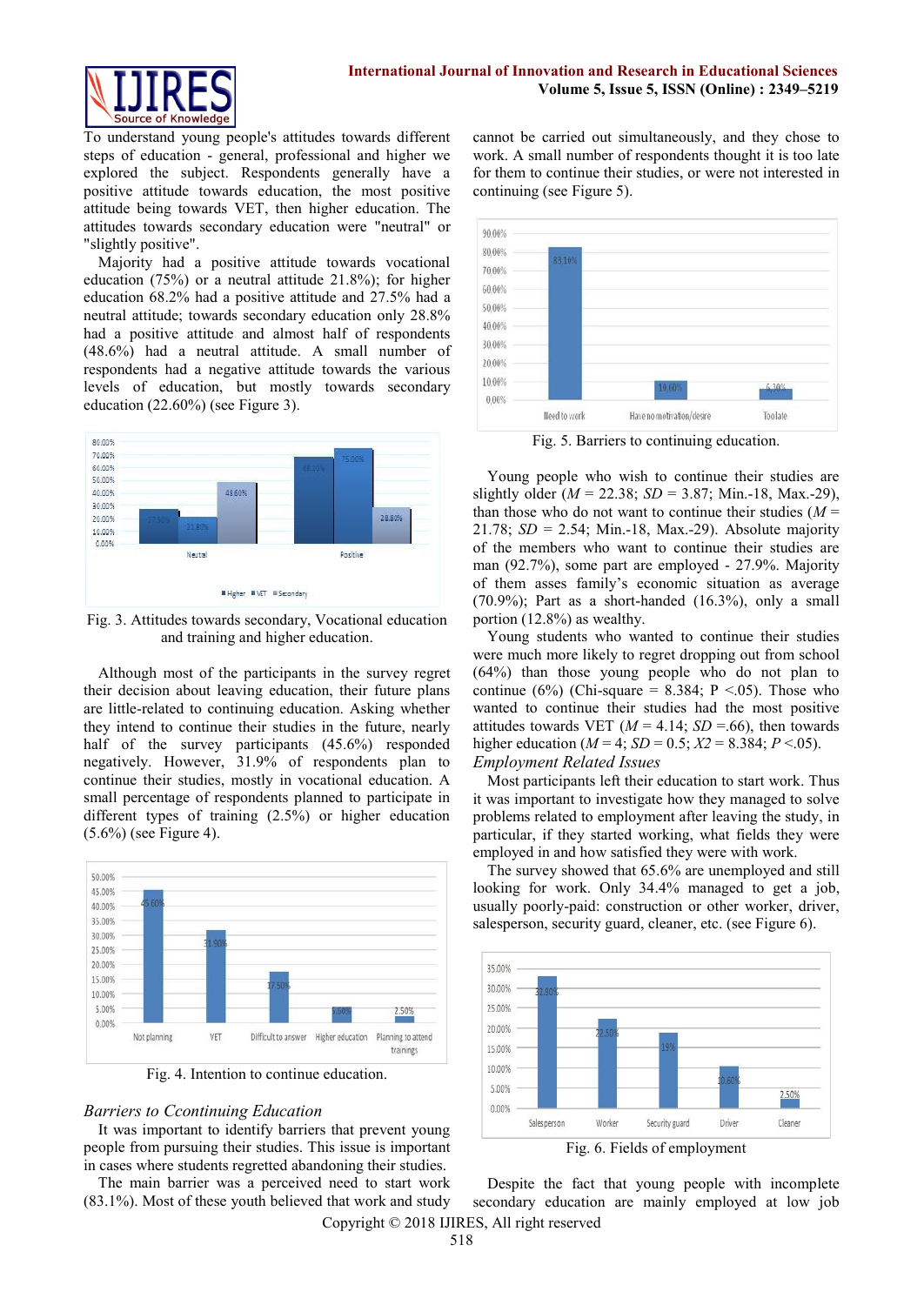

positions, they do not express dissatisfaction with their job. Most are satisfied (41.9% satisfied, 27.5% very satisfied), and 31.3% or less than a third, are more or less satisfied.

The majority of survey participants (65.6%) are unemployed, however. Nearly half of these said that the reason for having no work is the lack of jobs in the country (46.7%). Some respondents (26.7%) believed the main reason for unemployment is their own lack of education, and a small part named family conditions, the same reason as for the termination of learning. A few thought that the main reason of their unemployment is personal, laziness or health problems (see Figure 7).



Fig. 7. Subjective reasons for unemployment.

Respondents often pointed to the economic situation of the family as the cause of their leaving school. Consequently most (72.1%) evaluated their economic situation as either poor or very poor, and 19% as average.

According to the results, employed and unemployed respondents differently perceived the economic situation of their families. Most of the unemployed respondents (83.5%) believe that their family is poor while less number of employed respondent (42.5%) think that their family is poor (*Chosquere* = 8.224; *P*<.5).

# *Summary of focus Group Findings*

Focus groups were carried out to gain depth information about views and experiences of youth and to triangulate qualitative and quantitative data from the same participants.

Most of the focus group informants (21 informants) mentioned that they decided to leave their studies because of family conditions; their families needed their help, and they started working to help them. Respondents evaluated their economic conditions as poor. Thus they could not contribute much to family economic conditions after leaving school and starting working.

Most of the focus group informants (16) believe they made wrong decision. Others (8 respondents) justified their decision, as they think that there was no sense in going to school, as they think they could not get knowledge or improve their competences. They think that on-job training is more effective than school education. Respondents who regretted their decision think that leaving school made them disadvantaged compare to young people with completed secondary education.

Youth would not advise others to abandon their studies. In their opinion, a student - good or bad - should stay in school and finish secondary education, since people can only understand the importance of learning after several years. Young people think that they would not recommend to anyone to leave school, because completed secondary education gives a person better general skills and employment opportunities.

Although parents usually opposed their child's desire to stop learning, they eventually accepted, as they could not force them to change their decision. Youth think that parents' advice is not always useful or relevant to the modern developments on the labour market. As respondents pointed out, decision-making process was not easy and took long time. They would like to have more advice from professionals and employers during decisionmaking process.

According to focus group discussions, the respondent's express positive attitude towards all levels of education (17 respondents). They believe that education is an important prerequisite for employment and thus overall well-being of a person; education is not only associated with good employment opportunity or high income but education gives people the opportunity to communicate with people, to share their experience, to expand social networks, etc. (15 respondents). While learning people are more active and more positively involved in society. Respondents think that learning is about life experiences and cannot have any negative side.

Focus group data allowed insights as to why young people are "mostly satisfied" with their work. The reason most commonly mentioned by the respondents was that their salary is satisfactory considering the economic and living conditions in Georgia. Their jobs gave them a feeling of stability and independence. Their work allows them to help their families, though they worry that their could not improve much economic condition of their families. In addition to material satisfaction a factor of social satisfaction was also mentioned. Work allow respondents to meet many people in the workplace, which brings new contacts and socialization opportunities.

## **IV. DISCUSSION**

This research aims to define the main barriers to education and career choice for youth who leave school after the ninth grade, which is the last year of obligatory education in Georgia.

Research findings showed that youth in Georgia leave education primarily because of their family's economic situation. Many young people were dealing with tight financial circumstances and placed great value on becoming employed. Only a few former students reported that personal factors were the reason for leaving education. Thus, it appears that based on Cross model, education barriers in Georgia can be categorized as more situational than personal, over which young people have little control (Cross, 1992).

Other research shows that young people leave school early for a range of reasons. Some actively choose to leave to take up employment or leave school because they see it as boring or not relevant to them, and many are responding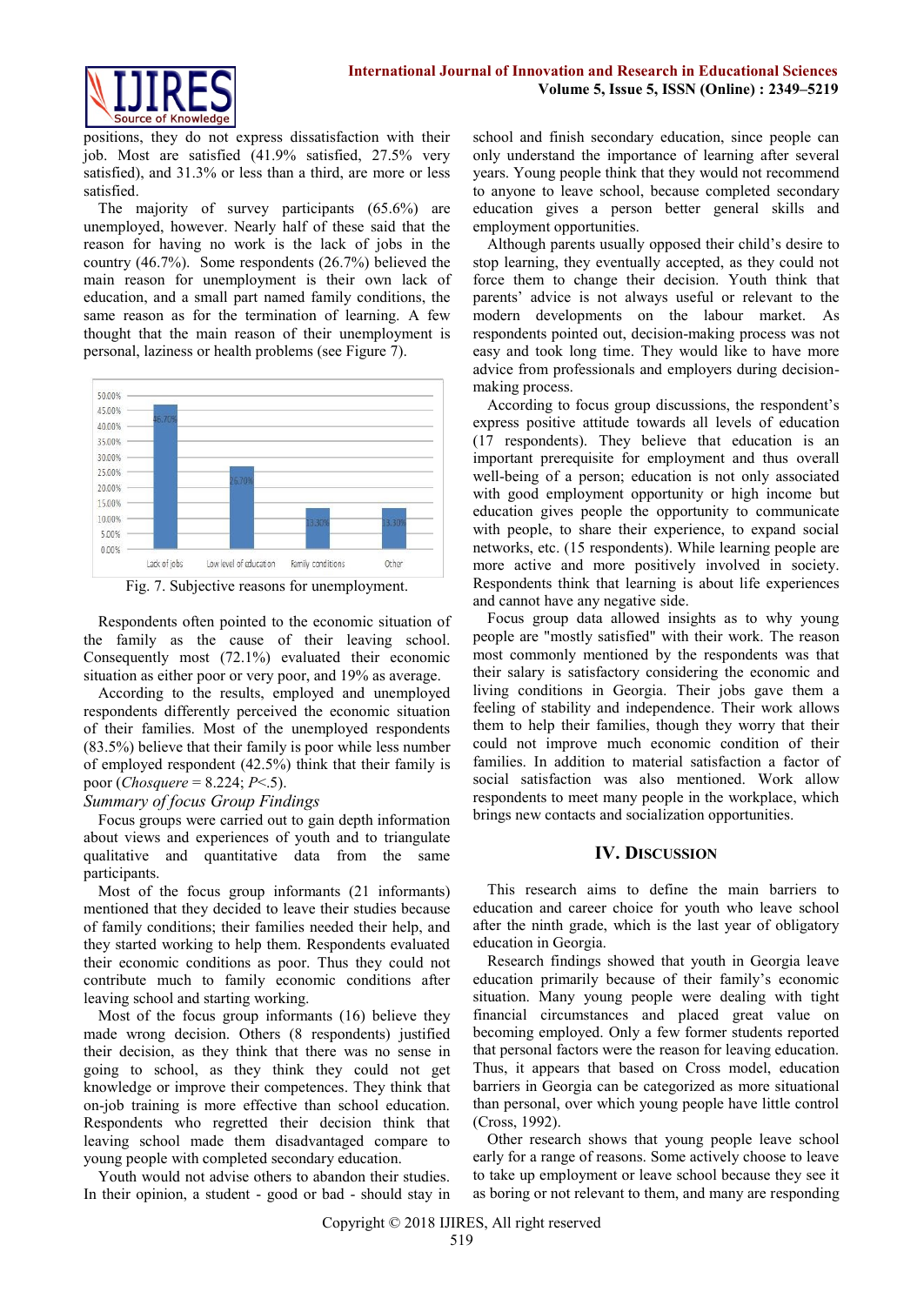

to a combined factors (Teese, Clarke & Polesel, 2007; Penman 2004; Dwyer & Wyn, 2001).

However, as this research suggests, Georgian youth have a less than positive attitude towards secondary education. They evaluate VET and Higher education more positively, although they do not have direct experience with these, so attitudes are not based on their own experience. They have had direct experience in primary and some secondary school and have evaluated secondary education negatively.

Therefore, it is important to take appropriate measures to address the issues so that youth have positive attitudes towards secondary education. Students do not immediately decide to quit education; they start thinking about leaving their studies during the preceding one or two years. Thus relevant interventions to address the dispositional barriers are crucial beginning in earlier grades, for example from the 6-7<sup>th</sup> grades or even earlier.

The vast majority of students independently made their decision to leave their studies, but did not have information on Labour Market or any concrete plans or counselling for employment. Therefore, most of them had to make uninformed decisions and remained unemployed. Most who remained outside the education system (and often the work force) regretted their decision to leave school. Students in the ninth grade were informed of the risks associated with leaving school during their classes in professional orientation and career planning, however overall they had limited access to concrete counselling services. That resulted in students having to make uninformed decisions. Raising awareness about the risks of dropping out of school should take place during earlier grades, and at least until students have attained their basic education. Before this point students should be made aware of the advantages of having secondary or vocational education, and where opportunities and career advancement are available if they do leave education during the early stages of secondary school.

Young people's attitudes towards education are generally positive and they consider it as important for economic and social well-being. Young people with an incomplete secondary education tend to express their positive attitudes towards VET rather than a university education. They think that learning a trade is more pertinent for them and more practical than a university education. This attitude is logical for the Georgian context; as Georgian legislation only allows university entrance for students who have completed 12 years of secondary education. Students who have finished through grade 9 can access VET however. According to the theory of Planned Behaviour (Ajzen, 1975), the main motivation for behaviour is intention, which is formed by attitudes and subjective norms. The Georgian students in this study had positive attitudes towards education, and the subjective norm is that higher education is desirable. Most young people believed that everyone should complete the university, regardless of their personal interests and wishes (Generation in the Transition Period, Youth Study 2016 – Georgia, 2016). If a person encounters no obstacles that cannot be overcome, the positive attitudes and subjective

norms form an intention that leads to more appropriate behaviour. In this case such barriers are institutional and situational, which – if they can be overcome – would lead to youth continuing their studies. Thus it is important to include these positive attitudes and subjective norms when planning youth-targeted interventions.

The research revealed that most of the respondents are unemployed and that those who had jobs worked at poorly paid and insecure positions. Research shows that many students who leave school without completing secondary education earn less when they begin work, and are more likely to experience long periods of unemployment. They're also less likely to return to study later in life. Thus, it is also logical that ninth grade graduates have only limited access to employment since they lack the relevant knowledge and experience. This is one of their main barriers to employment, along with the lack of jobs in Georgia. Despite the fact that students work with low qualifications and their salaries are low, they remained satisfied that they are employed and preferred to work than to continue their education. It is important that ninth graders who leave school have an understanding of the importance of skills and competencies for employment and job searching to get more opportunities for employment and career development. Their failure to find employment reflects the collapse of youth employment policies and practices over the past decades, and not simply the lack of individual motivation, as some would suggest.

Approximately 65.5% of the respondents belong to the NEETS (do not pursue studies nor do they work) group. In Georgia, in the age group of 15-29, 26.6% (Household Survey Data, 2016) neither study nor work, while in developed countries this rate is 15.5%. NEET are the subject of continuing policy concerns and are considered to be one of the most vulnerable groups in the world. A number of interventions have been planned to support their return to the education and/or labour market. However, the result of constraints or a lack of opportunity means that socially or educationally disadvantaged young people are most affected. Being NEET is a negative experience which can cumulate disadvantages and lead to future unemployment and social exclusion. Research also indicates that people who have trouble finding employment by their mid-twenties continue to be disadvantaged, both financially and socially.

The research shows that students who want to continue their studies are most often those who regret the decision to stop learning. They think that one of the main reasons for their unemployment is a lack of education and that they were mainly forced to quit learning due to family conditions. They have positive attitudes towards VET and want to continue education in VET. It is important to target relevant interventions for this group, for example to offer flexible courses and programs, e.g. evening courses, weekend classes or online education.

Many young people leave education have had poor previous experiences during school. They need to be convinced of the relevance and benefit of learning to their own lives if they are to be encouraged to engage in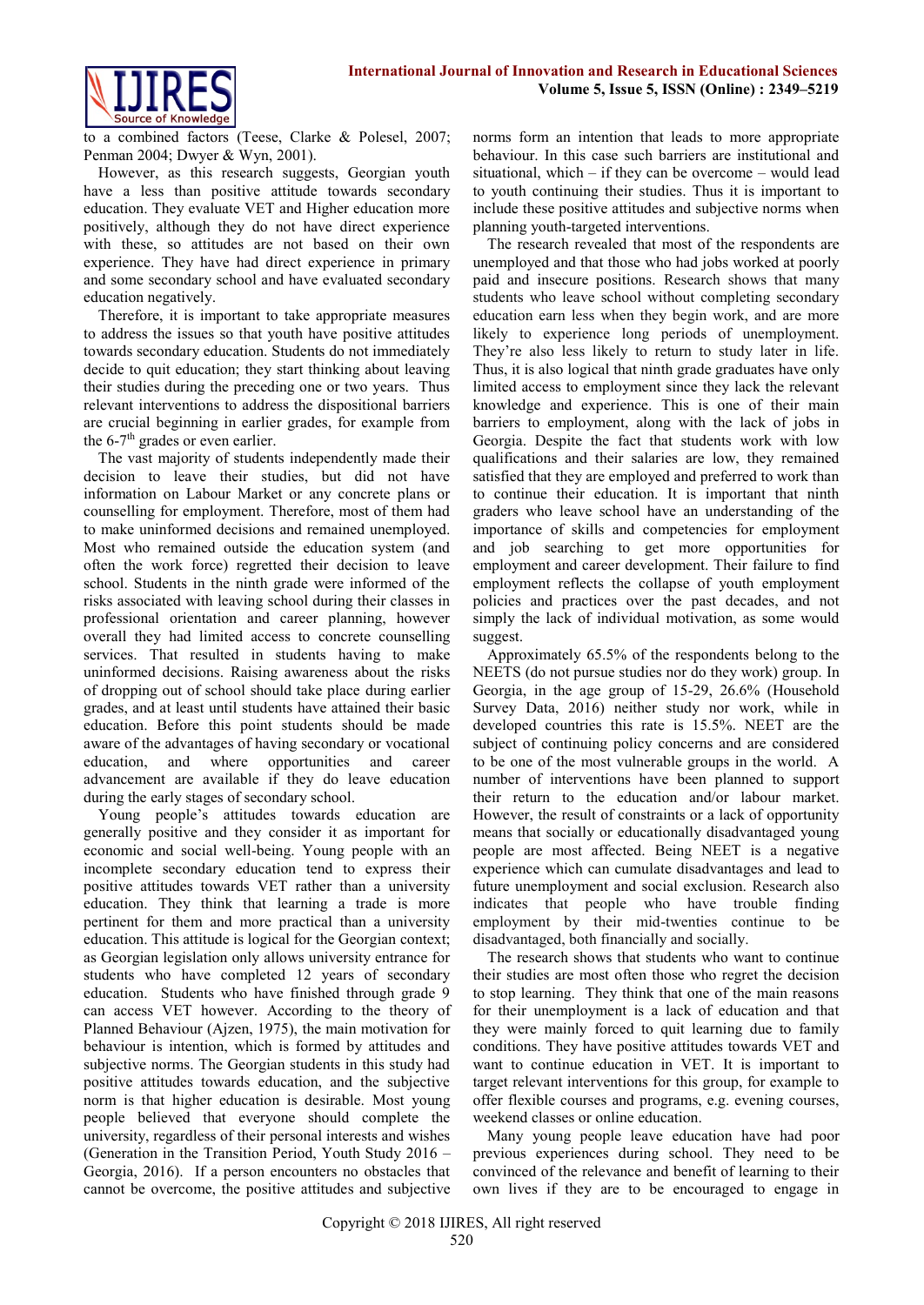

learning in the future. Good quality courses, information, advice and guidance is essential in supporting young people to identify and access appropriate education and training. There is a need for youth-focused services in Georgia that are readily identifiable and locally accessible. They must be relevant to the complexity of the young people's lives and offer a wide selection of employment and training options. To ensure that young people are not excluded from appropriate opportunities, new ways of working with them are needed – ways that creatively combine learning, skills development and employment.

#### **V. CONCLUSIONS**

Research findings showed that youth in Georgia leave education primarily because of their family's economic situation. Only a few former students reported that personal factors were the reason for leaving education. Thus, it appears that education barriers in Georgia are much more situational than personal.

Most of the respondents had to make uninformed decisions to leave school with the aim to start working but remained unemployed. The study revealed that most of the respondents are unemployed and that those who had jobs worked at poorly paid and insecure positions. Young people could not contribution much to family economic conditions after leaving school and start working. Young people who remained outside the education system (and often the work force) regretted their decision.

Although most of the participants regret their decision about leaving education, their future plans are little-related to continuing education. Students who want to continue their studies tend to express their positive attitudes towards VET rather than a higher education. Similarly, their plans are related to continue their studies in vocational education.

#### **REFERENCE**

- [1] Abbott-Chapman, J. & Kilpatrick, S. (2001). Improving postschool outcomes for rural school leavers. Australian Journal of Education, 45(1), 35-47.
- [2] Balatti, J, & Falk, I. (2002). 'Socioeconomic contributions of adult learning to community: A social capital perspective', Adult Education Quarterly, 52, 281–98.
- [3] Bell, D. and Blanch flower, D. (2010) 'Youth unemployment in Europe and the United States'. Nordic Economic Policy Review, No. 1/2011
- [4] Bridgeland, J.M., Dilulio, J.J., & Morison K.B. (2006). The Silent Epidemic: Perspectives of High School Dropouts.<br>Retrieved from http: // www.civicenterprises.net/pdfs/ // www.civicenterprises.net/pdfs/ thesilentepidemic3-06.pdf.
- [5] Buckland, P. (2006). Post-conflict education: Time for a reality check? In Forced Migration Review Education and Conflict Supplement, edited by Marion Couldrey and Dr. Tim Morris. Oxford: Refugee Studies Centre, University of Oxford.
- [6] Cave, P. (2001). Educational reform in Japan in the 1990s: 'Individuality' and other uncertainties. Comparative Education 37:173-191.
- [7] Cross K. P. (1992). Adults as learners: Increasing participation and facilitating learning. San Francisco: Jossey –Bass.
- [8] Roderick, M. (1994). Grade Retention and School Dropout: Investigating the Association. American Educational Research Journal (Vol. 31).
- [9] Household Survey Data, Geostat, 2016.
- [10] Hanushek, E. (2013). Economic growth in developing countries: The role of human capital, Economics of Education Review 37, 204–212
- [11] Kilpatrick, S. & Abbott-Chapman, J. (2002). Rural young peoples' work/ study priorities and aspirations: the influence of social capital. Australian Education Researcher, 29(1), 43-68.
- [12] Milligan, K, Moretti., E & Oreopoulos, P. (2004). Does Education Improve Citizenship? Evidence from the U.S. and the U.K., Journal of Public Economic, 88, 1667 – 1695.
- [13] Neild, R.C., & Balfanz, R. (2006). Unfulfilled Promise: The Dimensions and Characteristics of Philadelphia's Dropout Crisis, 2000 – 2005. Finance and Development, Vol. 40.
- [14] Rahman, R. (2006). Access to Education and Employment: Implications for Poverty. Bangladesh Institute of Development Studies (BIDS) Dhaka, Bangladesh
- [15] Schuller, T, Bynner, J, Green, A, Blackwell, L, Hammond, C, Preston, J., & Gough, M. (2001) Modelling and Measuring the Wider Benefits of Learning, Centre for Research on the Wider Benefits of Learning, London: Institute of Education/Birkbeck.
- [16] Stevens, P., & Weale, M. (2003). Education and Economic Growth. International Handbook on the Economics of Education.
- [17] Tomazetti & Schlickmann (2016). School, secondary education and youth: the massification of a system and the pursuit of meaning. Educação e Pesquisa, vol.42 no.2
- [18] UNESCO. (2010). Out-of-School Adolescents. Montreal, Quebec: UNESCO Institute for Statistics
- [19] Vanttaja, M. & Järvinen, T. (2006). The young outsiders: the later life-courses of 'drop-out youths', International Journal of Lifelong Education. 25, 173-184.
- [20] William, T., Long, M., Carpenter, P., & Hayden, M. (1993). Entering higher education in the 1980s. Canberra, Australia: Australian Government Publishing Services.
- [21] World Bank. (2004). Education in Rwanda: Rebalancing resources to accelerate post-conflict development and poverty reduction. Washington, D.C.: World Bank.

#### **AUTHORS PROFILE'**



#### **Anastasia Kitiashvili, PhD, Associate Professor**

Anastasia Kitiashvili is an Associate Professor at Ivane Javakhishvili Tbilisi State University (TSU) at the Department of Psychology, on the Faculty of Psychology and Educational Sciences. In 2009 She established a new direction of applied social psychology at the department together with the MA and PhD Progr-

-ams; she is mentoring MA degree students thesis's work and PhD students. Since November 2016 she is a member of Academic Board of TSU, since 2012 SPSP. She has about 15 year-experience in the field of psychology, Education and research; She has a solid experience working on the issue such as education and employment support of IDPs, ethnic minorities, woman, job-seekers, NEETs groups. She has a solid experience working with international organizations (UNDP, EU, ETF, IBF, MCA and etc,) as a consultant, senior expert or as a team leader. Her research interests are: Attitudes and social behavior, Social identity, Access to education and employment of vulnerable groups, Mental Health and disability; Social inclusion, Stress and well-being. As a doctoral and post-doctoral researcher she has earned several scholarships at different Universities: University of Lausanne, University of Porto, Central European University.

#### **Tamar Abashidze, PhD, Associate Professor**



Tamar Abashidze is an Associate Professor at Ivane Javakhishvili Tbilisi State University (TSU) at the Department of Psychology, at the Faculty of Psychology and Educational Sciences. Since 2004 she leads courses in BA and MA programs at the Faculty in different subjects: Fundamentals of Psychology,

Research Methods in Psychology, Psychology of Emotions etc. Also she is mentoring MA degree students thesis's work and PhD students. Since November 2014 she is a member of Academic Board of TSU. Since 2006 she works at National Assessment and Examinations Center (NAEC) as a specialist of test development in the group of Magistracy Exams. Since 2005 she was actively involved in several national or international projects as expert/researcher. Some of them are: IFOA, GIZ, SIDA and etc. Her research interests are: motivation in education, evaluation in

Copyright © 2018 IJIRES, All right reserved